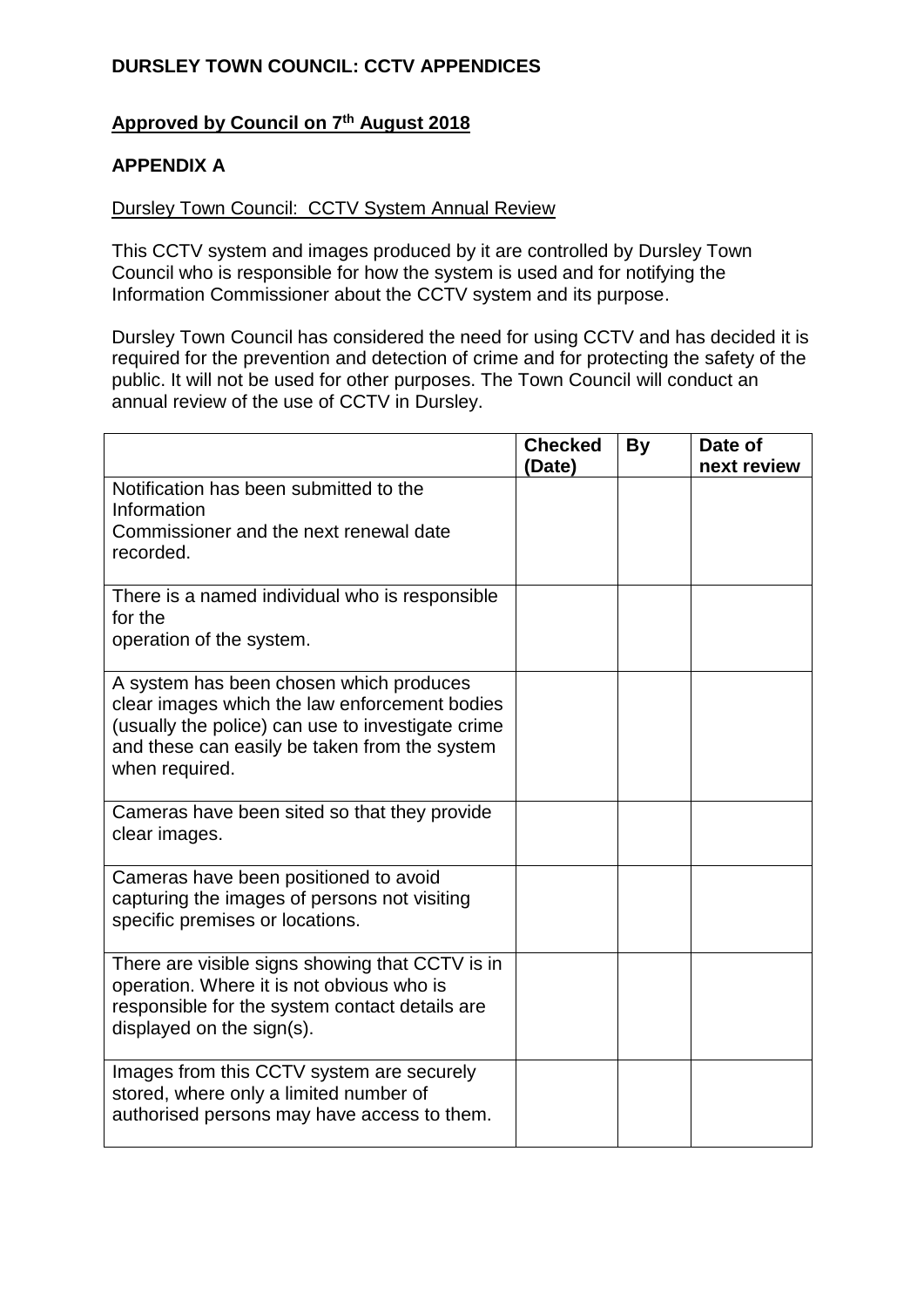| The recorded images will only be retained long<br>enough for any incident to come to light (e.g. for<br>a theft to be noticed) and the incident to be<br>investigated.                                                              |  |  |
|-------------------------------------------------------------------------------------------------------------------------------------------------------------------------------------------------------------------------------------|--|--|
| Except for law enforcement bodies, images will<br>not be provided to third parties.                                                                                                                                                 |  |  |
| The organisation knows how to respond to<br>individuals making requests for copies of their<br>own images. If unsure the controller knows to<br>seek advice from the Information Commissioner<br>as soon as such a request is made. |  |  |
| Regular checks are carried out to ensure that<br>the system is working properly and produces<br>high quality images.                                                                                                                |  |  |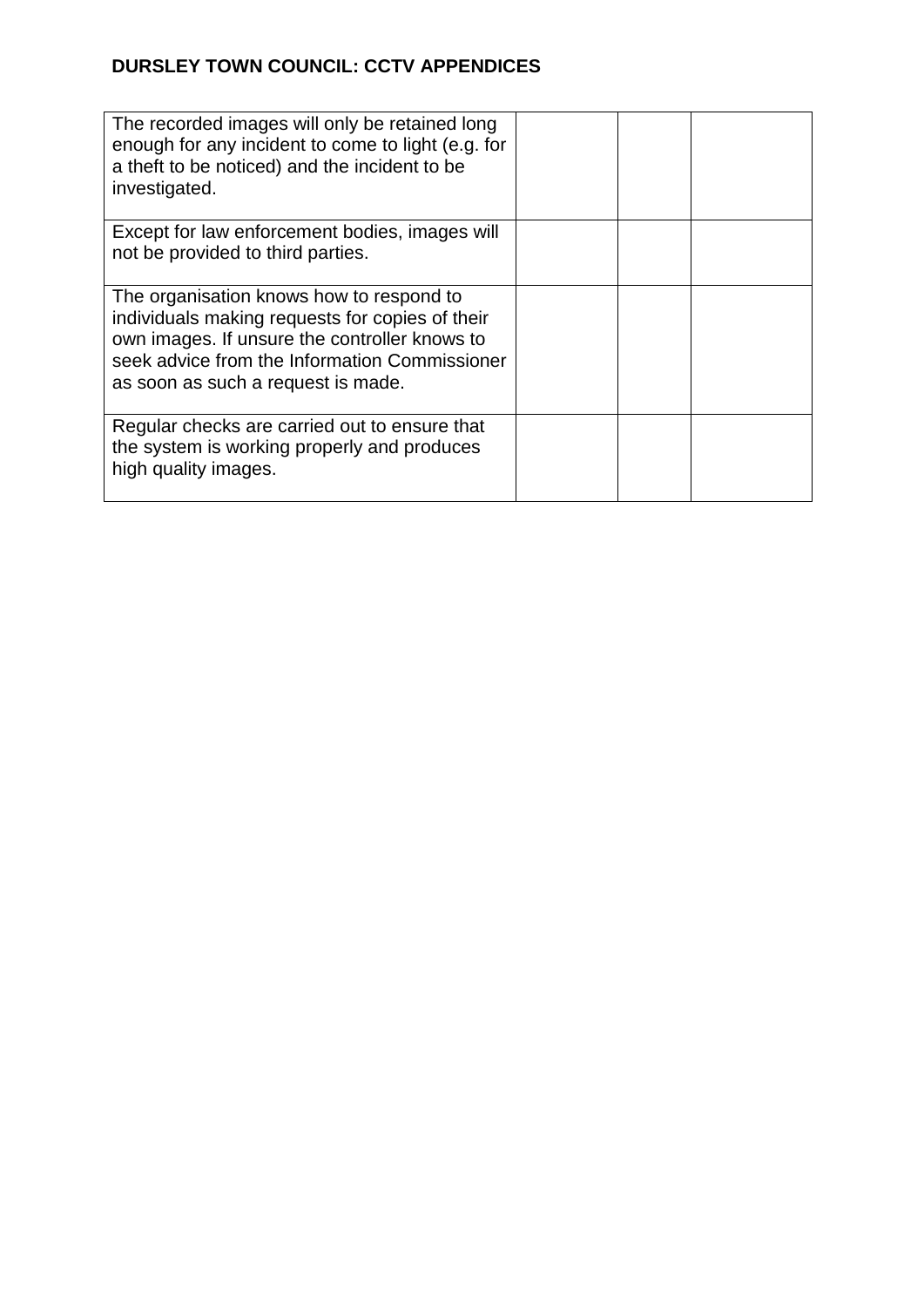# **APPENDIX B**

Signage used to indicate CCTV coverage in Dursley